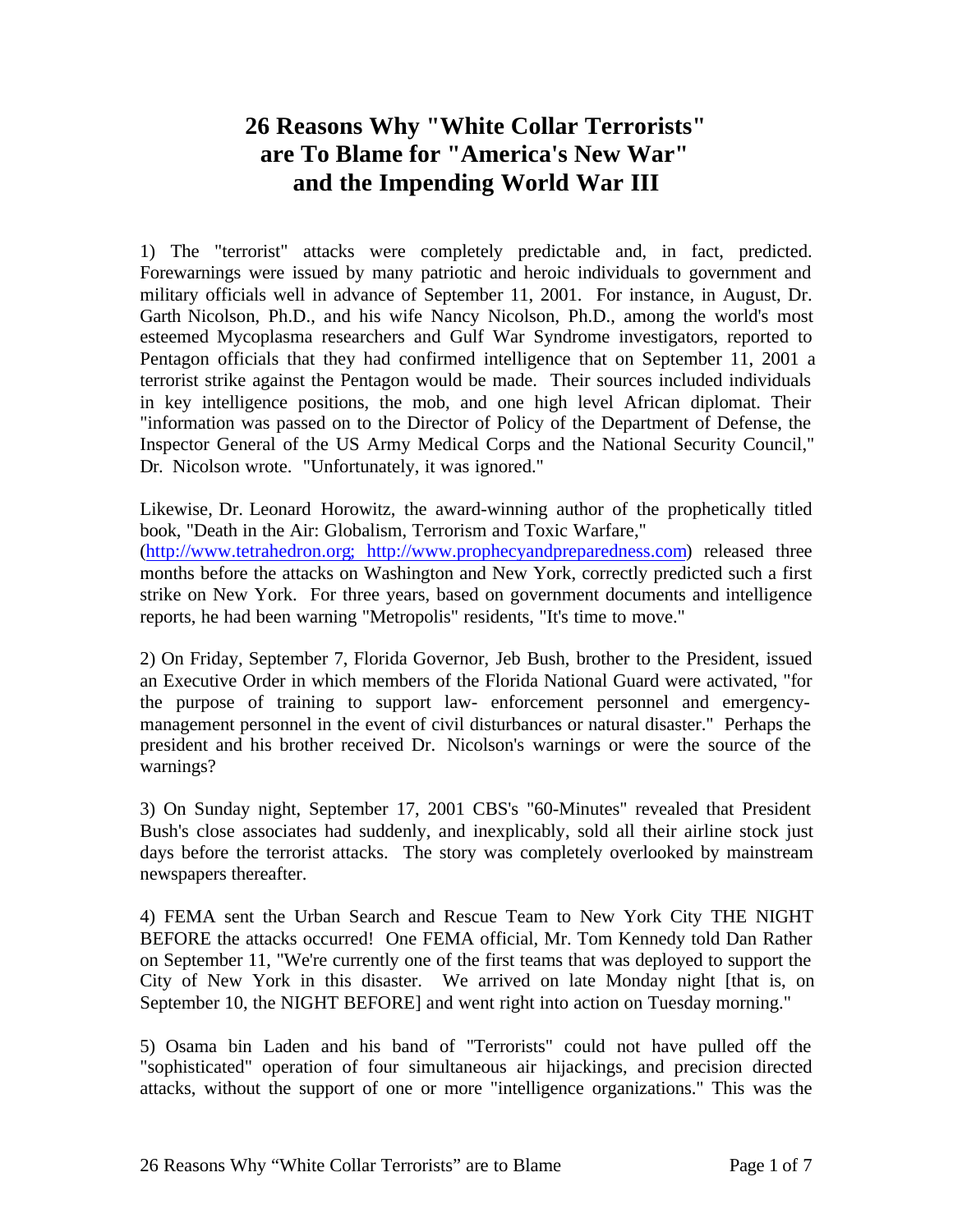expert testimony provided by past CIA Afghanistan operations director and bin Laden's American intelligence aficionado, Milt Bearden, interviewed by Dan Rather on September 12, 2001. In fact, when pressed by Dan Rather to endorse the theory of bin Laden's culpability, Mr. Bearden stated, "if they didn't have an Osama bin Laden, they would invent one."

6) On October 31, 2001, the French daily "Le Figaro" reported that Osama bin Laden had met with a high-level CIA official in July 2000. At that time, bin Laden was already being sought for trial for his involvement in two U.S. embassy bombings and the U.S.S. Cole attack. The meeting was held in bin Laden's private suite in a Dubai hospital. Though he was eligible for elimination, according to President Bill Clinton's intelligence findings, on July 14th he was let go and left Dubai on his private jet.

[[There is still some question whether this account was accurate. I haven't seen a definitive retraction but there were some later denials. Curiously, it appears that Le Figaro sits among The Carlyle Group investments.]]

7) Every expert in the field of terrorism, up until Sept. 11, 2001, routinely explained the fact that certified terrorist organizations operate in an effort to garner worldwide attention and support for their political cause(s). In the case of pro-Palestinian terrorist organizations, their attacks had been traditionally against American military facilities and personnel. This was obviously neither the intent nor outcome of the attacks on the World Trade Center.

8) For weeks preceding September 11, 2001 international opinion regarding Israel and the United States had plummeted to an all-time low. Alternatively, pro- Palestinian attitudes had rapidly increased to an all-time high, particularly following the United Nations Conference on Racism wherein the U.S. and Israel had been chastised for their racist policies. Any intelligent pro-Palestinian terrorist group, such as Osama bin Laden's legions, or intelligence organization(s) supportive to the Palestinian cause, would not have jeopardized the significant gains achieved at that time.

9) Osama bin Laden took his direction and money from the CIA for ten years. During this time, approximately \$5 billion was funneled to his organization through black op budgets into CIA operation known as Maktab al-Khidamar-the MAK. It is clear, as a MAK mercenary army leader, bin Laden's fortune vastly increased during that time. It is said that, "Once in the CIA, always in the CIA." Could this be one of the intelligence organizations about which Milt Bearden was speaking? (See #5 above.)

10) On Tuesday evening September 12, 2001 previous Secretary of Defense for the Clinton administration, William S. Cohen, explained to CBS News anchorman Dan Rather, that the terrorist attacks on New York and Washington were an aberration. He fully expected there to be a full-scale deployment of biological and chemical "weapons of mass destruction" very soon. This reinforced his earlier statements as Defense Secretary that a five-pound bag of anthrax bacteria in the hands of terrorists would likely cause the deaths of hundreds of thousands of Americans. We were particularly vulnerable to this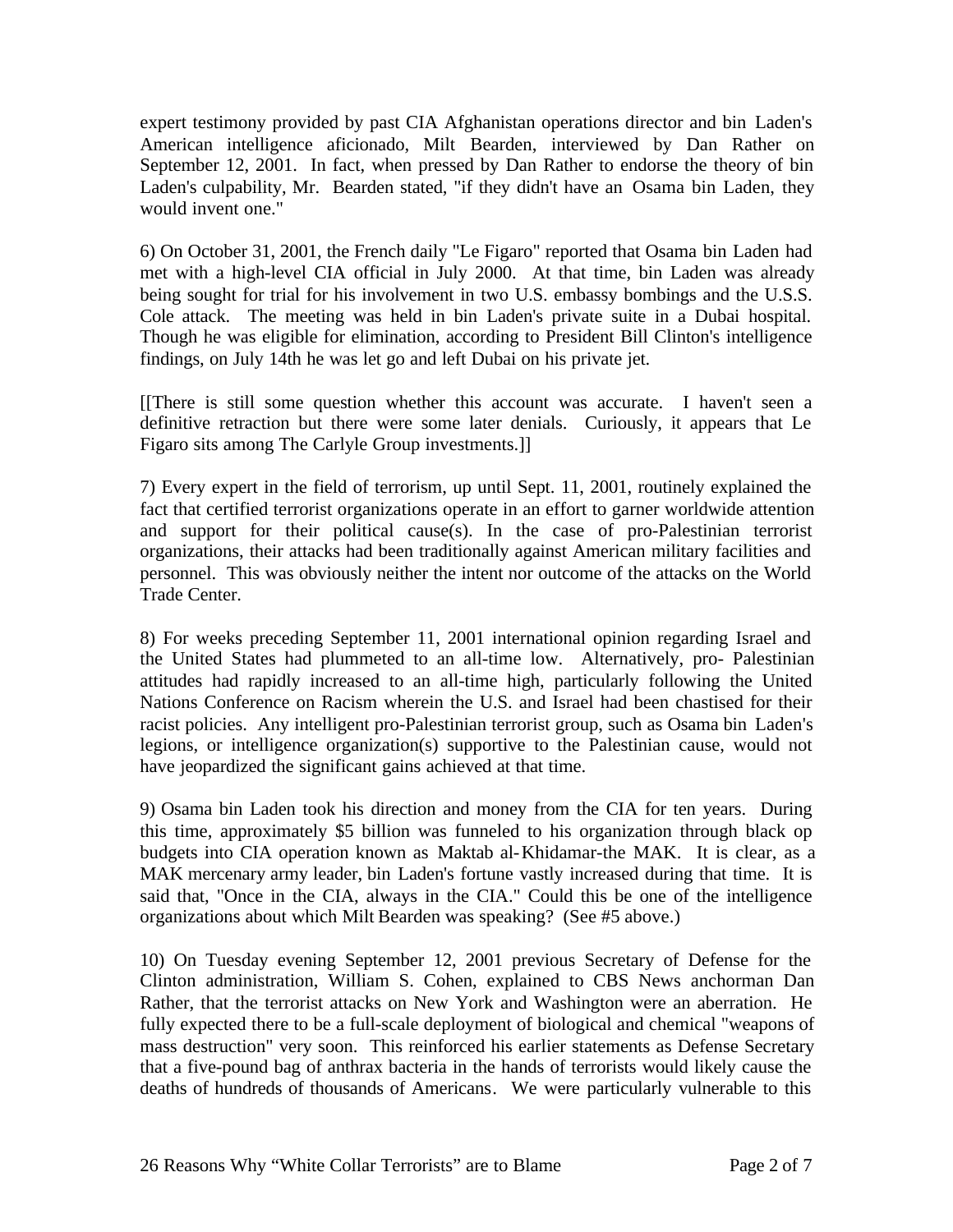"immanent" threat, he said. Many critical military observers considered these statements treasonous. Reason? At no time in American military history has a top level official broadcast internationally the country's greatest attack vulnerability. In effect, his statements were akin to giving anti-Americans their marching orders.

11) A sincere U.S. Government, truly concerned about the health and safety of American citizens, would be doing everything in its power to advance public health and educational policies for biological and chemical attack preparedness. Instead, such critical policy and advice has been left entirely to independent, often ill-trained, "experts," at best, and special interests and media producers at worst. The mainstream media has completely neglected the simple things people can do to guard loved-ones, such as natural medicines (e.g.,garlic) to ward off infections such as anthrax.

12) In July 2000, the Food and Drug Administration (FDA) endorsed one single largely untested and highly risky antibiotic, Bayer Corporation's Cipro, for anthrax prophylaxis and treatment. Following September 11, 2001 demand for this drug skyrocketed 1,000 percent, according to Peter Jennings in an ABC News report broadcast September 27. Pharmacies charged \$700 per person for a mere two-month supply of Cipro. It is well established that far less expensive antibiotics, including the penicillins and tetracyclines, are highly effective against Anthrax. The Bayer Corporation during and following World War II had been blacklisted by the U.S. Government for being the principle profiteer, in partnership with the Rockefeller Standard Oil Company, for funding the Third Reich, their terrorist organizations, and Germany's war machine.

13) During the first week of October, the media heralded a bizarre anthrax outbreak at the National Enquirer near Ft. Lauderdale, Florida. By October 11, three cases of reported "criminal" anthrax infections had occurred. This form of anthrax--a classic biological weapon strain--is not easily acquired. It is distributed mainly by the American Type Culture Collection (ATCC) of Rockville, Maryland. The curator there is Dr. Joshua Lederberg\*\*, who is also the president of Rockefeller University. Preceding the Gulf War, the U.S. Congressional Record (May 25, 1994, commonly called the "Don Riegle Report") exposed the ATCC for shipping to Sadam Hussein's Ministry of Higher Education and the Ministry of Trade, nineteen shipments of various strains of Bacillus Anthraces from 1978 to 1988.

[[\*\* Please take note of and remember this name: Joshua Lederberg]]

14) According to investigators at the FBI, the Enquirer anthrax attack was not likely done by typical "terrorists," but rather one or more "criminals." For what motive? Obviously, whoever did this had a motive, and had access to weapons grade anthrax. That virtually leaves typical blue-collar "criminals" out entirely since skill in handling and shipping live anthrax would be required for this crime. The fact that, of all places, America's bestselling tabloid was first attacked, then other mainstream media outlets, speaks volumes about the criminal motive. Since no one has claimed responsibility for this act, they obviously did not do it for personal publicity. Obviously, then, the attack was a white collar crime by one or more "white collar bioterrorist(s)." At least one Rockefeller-linked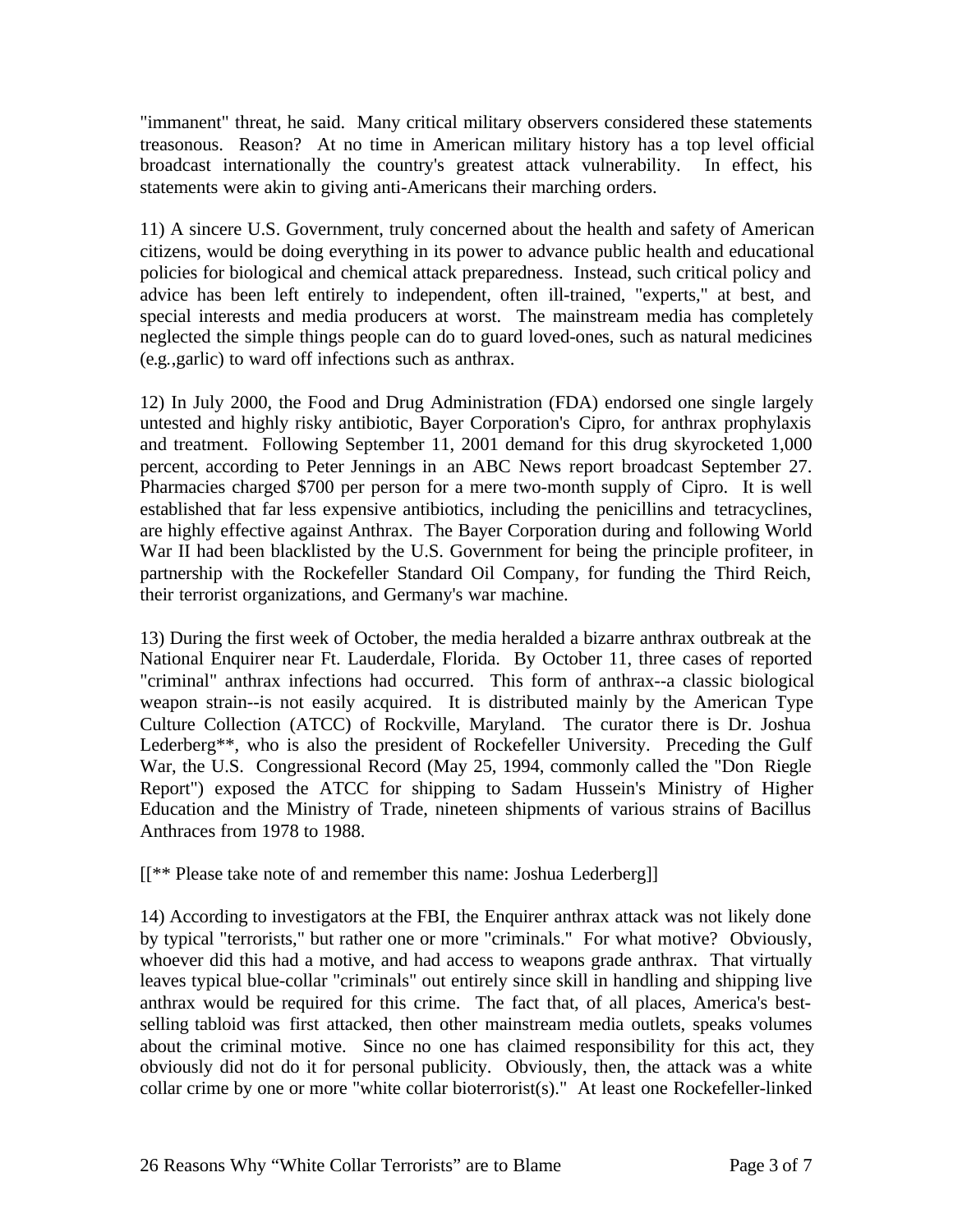U.S. biological weapons official, Dr. Lederberg, and Rockefeller-partnered Corporation, Bayer (aspirin) that largely financed the Third Reich, and Hitler's rise to power, had obvious white-collar (financial) motives for these contemporary "terrorist" attacks. This deserves critical consideration and further investigation.

15) On October 1, 2001, Dr. Leonard G. Horowitz sent the FBI, as well as half the members of the U.S. Congress, an urgent request to investigate this matter. (See: http://www.tetrahedron.org "Apocalypse Prevention Project") Included in this letter was the following statement concerning the links between contemporary terrorist organizations, the global neo-Nazi movement, and possible Bayer Corporation involvement:

The Bayer Company [also linked to AID-virus contaminated blood products during 1980 investigations] evaded U.S. Government controls during and following the holocaust in which millions of mostly Jewish people were used as experimental subjects in medical atrocities overseen by I.G. Farben's president Hermann Schmitz, who also directed the German-multinational Bayer A.G.

Of urgent pertinence to the FBI's current investigation into terrorism's money trail, a recent investigation into terrorist group funding, issued by The Oklahoma Bombing Investigation Committee (OBIC) directed by Representative Charles Key, found "Neo-Nazi figures have actually been implicated in Middle Eastern special weapons procurement and terrorist activity." For example, the group reported, "since the 1960s, an old Swiss Nazi named Francois Genaud has reportedly masterminded several airplane hijackings for the PLO." The now defunct "Odessa" organization, the post-war successor to Hitler's S.S., according to OBIC, "had numerous documented meetings with representatives of various Arab organizations; and, during the early 1980s, a Neo-Nazi named Odfried Hepp attacked several U.S. military installations in Germany with bombs. Hepp was later found to have been financed by Al Fatah. "Hepp, OBIC reported, did his Ph.D. on "Neo-Nazi/PLO bombings of U.S. housing, cars and military facilities in Germany." Given these facts alone, an FBI investigation into this matter is critical.

I am also contacting congressional leaders at this time urging an immediate U.S. General Accounting Office (GAO) investigation into the FDA's "advisory committee" that sponsored the unprecedented sole endorsement of Bayer's Cipro for anthrax. Nowhere in the Physician's Desk Reference (2000) is it claimed that Cipro is especially indicated for anthrax. In fact, Bacillus anthracis is not even mentioned. What is mentioned is that, "although effective in clinical trials, ciprofloxacin is not a drug of first choice in the treatment of presumed or confirmed pneumonia secondary to Streptococcus pneumoniae." This organism, like anthrax, is an aerobic gram-positive microbe. (Likewise, Bacillus anthracis causes pneumonia in the form of commonly terminal hemorrhagic bronchopneumonia.) Furthermore the PDR states: "WARNINGS- THE SAFETY AND EFFECTIVENESS OF CIPROFLOXACIN IN PEDIATRIC PATIENTS AND ADOLESCENTS (LESS THAN 18 YEARS OF AGE), PREGNANT WOMEN, AND LACTATING WOMEN HAVE NOT BEEN ESTABLISHED." Alternatively, numerous bioweapons experts have consistently recommended far less costly and time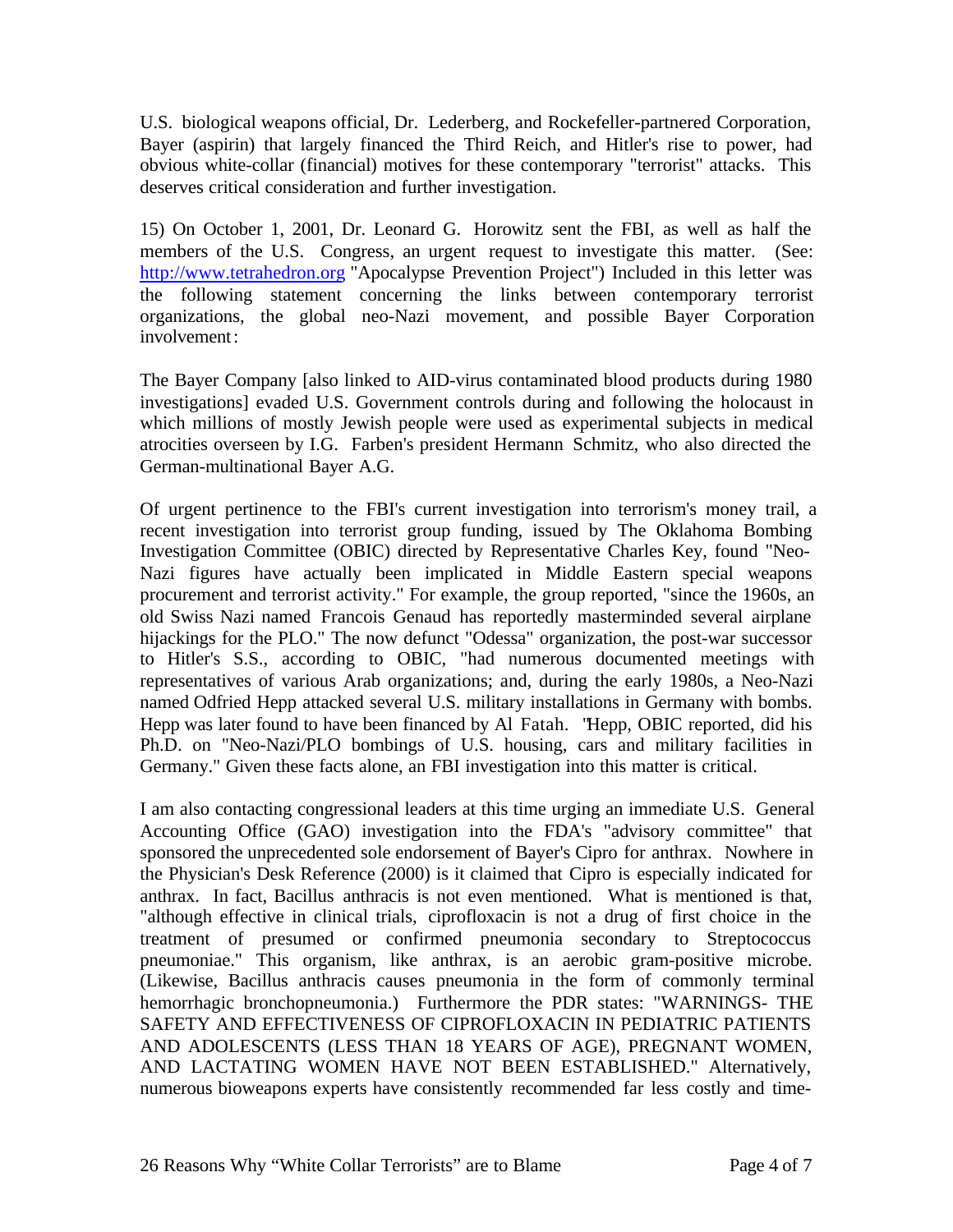tested antibiotics to fight anthrax, including the natural and synthetic penicillins, erythromycin, cephalosporins, and the tetracyclines.

As with Dr. Nicolson's forewarning to military leaders concerning the Sept 11 Pentagon attack, the above urgent request by Dr. Horowitz for FBI investigation into this matter, to date (Nov. 5, 2001) has gone ignored. This strongly suggests, if not evidences, a conspiracy within our own government-a conspiracy of silence at minimum.

16) Aaron Swirski, one of the architects of the World Trade Center, said they designed the towers to withstand airplane collisions. "I designed it for a 707 hit, he said." The collapse of the buildings came as a complete "shock" to him and his colleagues.

Van Romero, a demolition expert, former director of the Energetic Materials Research and Testing Center, and current Vice President for research at New Mexico Institute of Mining and Technology said that the manner in which the twin towers collapsed, resembled those of controlled implosions used in planned demolition. "My opinion is, based on the videotapes, that after the airplanes hit the World Trade Center there were some explosive devices inside the buildings that caused the towers to collapse," Romero said.

[[Romero later changed his story. And got some government contract/funding.]]

ABC News interviewed people who had escaped "ground zero" on September 11, 2001. One unidentified man said: "We were stuck on the stairs for a while. I came down from the 85th floor. When we were just about to leave the building, there was a blast." A woman's testimony followed: "I got stuck on the stairs. When we got to the lobby there was a blast," she said.

17) On September 11, 2001 President Bush was is Sarasota, Florida, "In Sarasota, Fla. reading to children in a classroom at 9:05 a.m. when his chief of staff, Andrew Card, whispered into his ear, according to the Associated Press (Sept. 12). The president briefly turned somber before he resumed reading. . . . . [Next] President Bush listened to 18 Booker Elementary School second-graders read a story about a girl's pet goat . . . before he spoke briefly and somberly about the terrorist attacks." Many are curious as to why the "Commander-in- Chief" of the U.S. took about a half-hour before he responded to the national security urgency, or even addressed the tragedies.

18) The New York Times reported on September 15, 2001 that Pentagon officials had been tracking the second two hijacked planes for almost an hour following the WTC attacks because they simply "didn't know what to do." Regarding the plane that crashed into Pennsylvania "Paul Wolfowitz, the deputy defense secretary, said . . . that the Pentagon had been tracking that plane and could have shot it down if necessary; it crashed about 35 minutes after the Pentagon crash."

Many are wondering why, if they could have shot that plane down, did they not shoot the plane down that flew into the Pentagon?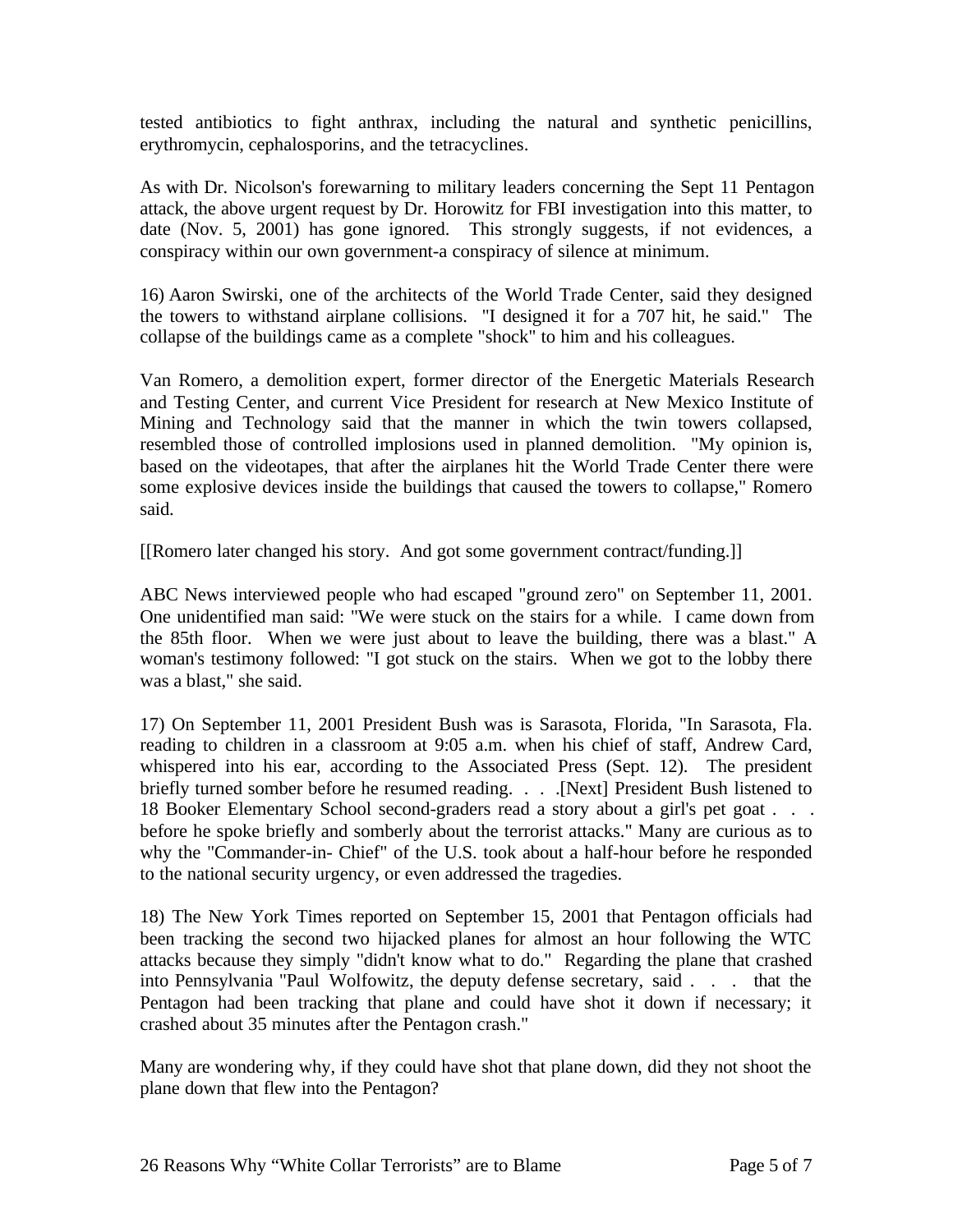19) Vice President Dick Cheney was interviewed on Sept. 12, 2001. When asked where he was when he learned of the attacks, many were surprised to learn that he was alerted by his secretary who was "watching television" in his Washington, D.C. office. In essence, though the FAA had known at least four planes were veering far off their course, while the Pentagon, too, had been tracking at least two of the hijacked planes, Mr. Cheney received his initial intelligence report by way of television through his clerical secretary.

20) "Drugs and terrorism go hand in hand," wrote investigative journalist and retired LAPD officer Michael C. Ruppert (http://www.copvcia.com) "Conveniently ignored in all of the press coverage since the tragic events of Sept. 11," Mr. Ruppert wrote, "is the fact that on May 17 Secretary of State Colin Powell announced a gift of \$43 million to the Taliban as a purported reward for its eradication of Afghanistan's opium crop this February. That, in effect, made the U.S. the Taliban's largest financial benefactor according to syndicated columnist Robert Scheer writing in The Los Angeles Times on May 22."

21) "Now as US military action will replace the Taliban government and fresh crops will be planted in Afghanistan," Mr. Ruppert continued, "the slack in cash flow will assuredly be replaced by dramatically increased opium production in Colombia; the revenues from that effort being needed to maintain the revenue streams into Wall Street. Prior to the WTC attacks, credible sources, including the U.S. government, the IMF, Le Monde and the U.S. Senate placed the amount of drug cash flowing into Wall Street and U.S. banks at around \$250-\$300 billion a year."

22) Mr. Ruppert also revealed that an Executive Director at the CIA named A. "Buzzy" Krongard is suspected of Wall Street profiteering from foreknowledge of the Sept 11 attacks. Formerly with Bankers Trust catering to the world's wealthiest clients of the Deutsch Bank. (The Deutsche Bank is heavily implicated in Dr. Len Horowitz's book Death in the Air: Globalism, Terrorism, and Toxic Warfare released in June, 2001) In 1999, Mr. Krongard left Deutsch Bank for his present high-level job in the CIA. Enormous quantities of "Put" options were handled through the Deutsche Bank, which allowed the options buyers to earn profits in the event the value of airline stocks went down. The appearance of advance knowledge of Sept. 11 is so strong that to date \$2.5 Million of the \$20 Million in profits earned on those unusual trades, remains unclaimed, possibly by Mr. Krongard, or other affiliates of the CIA.

[[Note: the Ruppert report did not directly or indirectly say that Krongard himself profited. There is a connection, but it does not lead to any named individual investors in those transactions -- at least yet.]]

23) Many journalists have reported that the bombing of Afghanistan, allegedly intended to punish the Taliban for affiliations with Bin Laden, is simply a cover for that government's reneging of support for an oil pipeline through Afghanistan from the vast